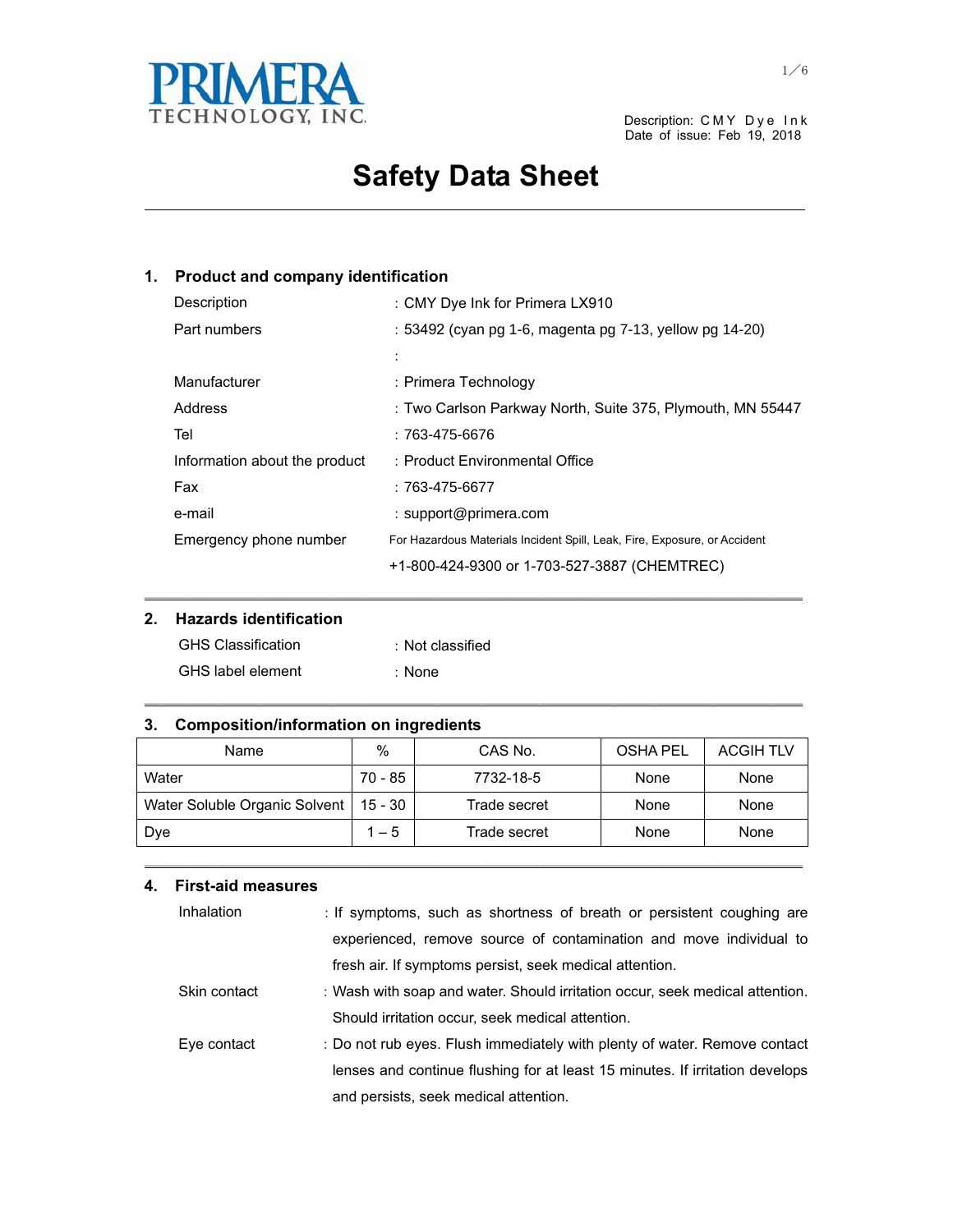

Description: Cyan Ink<br>Date of issue: Feb 19, 2018

# **Safety Data Sheet**

| Ingestion |                          | : Do not induce vomiting. Never give anything by mouth to an unconscious |
|-----------|--------------------------|--------------------------------------------------------------------------|
|           |                          | person. Get medical attention if symptoms appear.                        |
|           | Aggravated<br>conditions | : None known.                                                            |
|           | Notes to physician       | : No specific antidote.                                                  |

| 5. | <b>Fire-fighting measures</b> |                                                                 |
|----|-------------------------------|-----------------------------------------------------------------|
|    | Flash point                   | : > 200°C                                                       |
|    | Auto-ignition temperature     | : Not determined.                                               |
|    | Flammable limits              | $\pm$ Not determined.                                           |
|    | Extinguishing media           | : Carbon dioxide, water spray or fog, dry chemical or foam.     |
|    | Hazardous combustion          | : Carbon monoxide, carbon dioxide, unidentified organics.       |
|    | products                      |                                                                 |
|    | Special exposure hazards      | : None known.                                                   |
|    | Special protective            | : Fire fighters should wear full protective clothing, including |
|    | equipment for fire-fighters   | self-contained breathing apparatus.                             |
|    | NFPA Rating                   | : Health: 1 Flammability: 0 Reactivity: 0                       |
|    | <b>HMIS Classification</b>    | : Health: 1* Flammability: 0 Reactivity: 0                      |

<u> 1989 - Johann Stoff, amerikansk politiker (d. 1989)</u>

### **6. Accidental release measures**

| Personal precautionary    | : Wear latex, vinyl, or nitrile gloves to prevent staining of skin. |
|---------------------------|---------------------------------------------------------------------|
| Environmental precautions | : Unless specifically permitted for disposal, keep waste out of     |
|                           | sewers, watersheds, and waterways. Disposal is subject to           |
|                           | national, state, regional, or provincial regulations                |
| Procedure for cleaning/   | : Small spill : Absorb small spills with cloth or paper towels or   |
| Absorption                | other suitable material. Product waste and emptied containers       |
|                           | should be disposed of in accordance with local waste                |
|                           | regulations. For large spills, dike spilled material or otherwise   |
|                           | contain material to ensure runoff does not reach a waterway.        |
|                           | Finish cleaning by spreading water on the contaminated              |
|                           | surface and dispose of according to local and regional              |
|                           | authority requirements.                                             |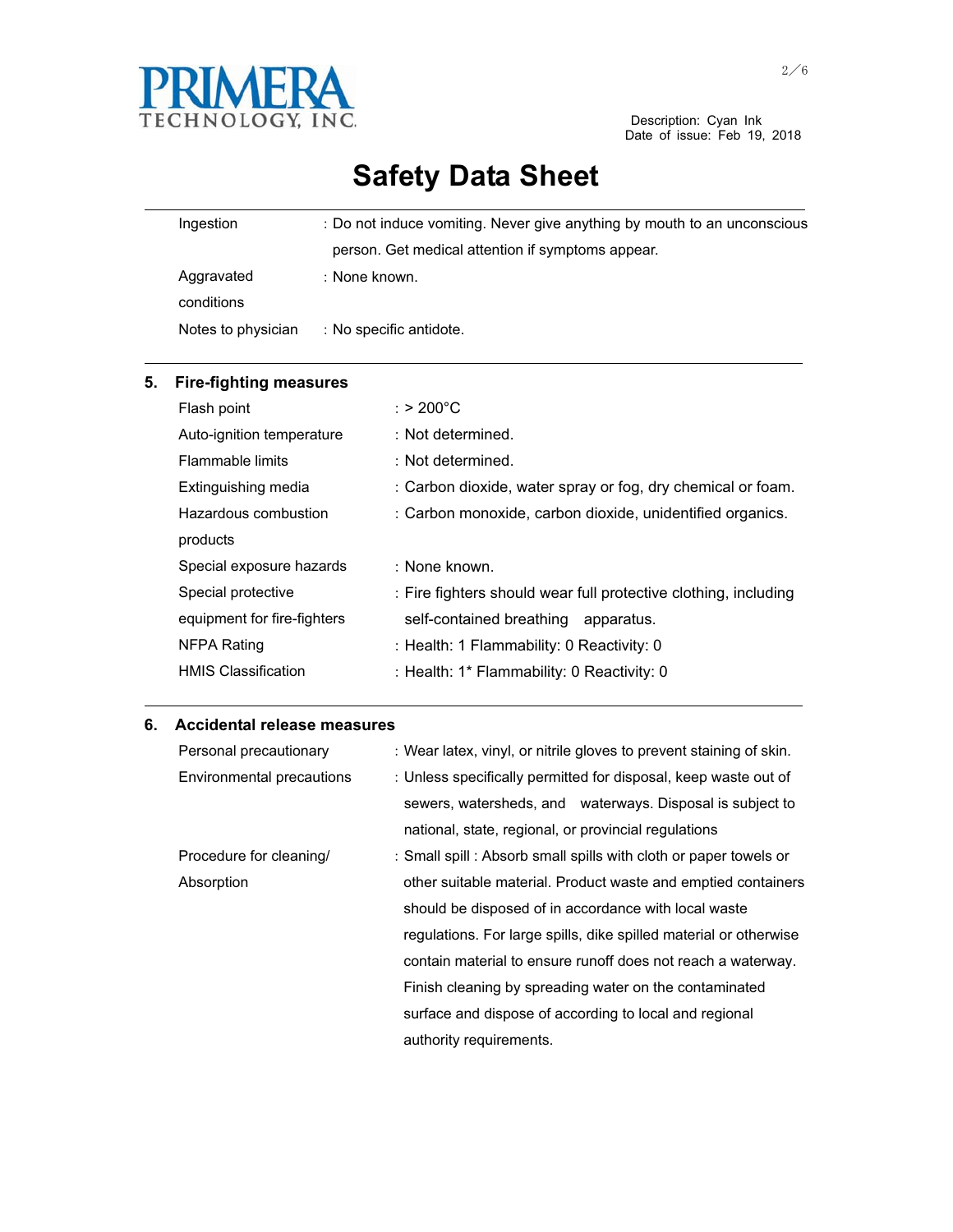

Description: Cyan Ink<br>Date of issue: Feb 19, 2018

## **Safety Data Sheet** and the control of the control of the control of the control of the control of the control of the control of the

| 7. | <b>Handling and storage</b>                  |                                                                                                |  |
|----|----------------------------------------------|------------------------------------------------------------------------------------------------|--|
|    | Handling                                     | : Keep from freezing.                                                                          |  |
|    | Storage                                      | : Store in a cool, dry place. Store away from oxidizing                                        |  |
|    |                                              | material.                                                                                      |  |
| 8. | <b>Exposure controls/personal protection</b> |                                                                                                |  |
|    | Engineering controls                         | : Local exhaust ventilation as necessary to maintain exposures to<br>within applicable limits. |  |
|    | Respiratory protection                       | : Not required.                                                                                |  |
|    | Gloves                                       | : Latex, PVC, neoprene, or nitrile gloves are recommended to                                   |  |
|    |                                              | prevent staining of skin.                                                                      |  |
|    | Skin protection                              | : Not required.                                                                                |  |
|    | Eyes                                         | : Safety glasses with side shields.                                                            |  |
| 9. | <b>Physical and chemical properties</b>      |                                                                                                |  |
|    | Physical state                               | : Liquid.                                                                                      |  |
|    | Color                                        | : Cyan                                                                                         |  |
|    | Odor                                         | : Faint odor.                                                                                  |  |
|    | Solubility                                   | : Miscible in water.                                                                           |  |
|    | 10. Stability and reactivity                 |                                                                                                |  |
|    | Stability and reactivity                     | : The product is stable.                                                                       |  |
|    | Conditions to avoid                          | : None known.                                                                                  |  |
|    | Materials to avoid                           | : Reactive or incompatible with the following<br>materials:<br>oxidizing materials.            |  |
|    | Hazardous decomposition                      | : Carbon monoxide, carbon dioxide, unidentified organics.                                      |  |
|    | products                                     |                                                                                                |  |
|    | Hazardous polymerization                     | : Will not occur.                                                                              |  |
|    | Additional guidelines                        | : None.                                                                                        |  |
|    | 11. Toxicological information                |                                                                                                |  |
|    | Primary routes of exposure                   | : Inhalation of vapors, Ingestion, skin contact.                                               |  |
|    | Ingestion                                    | : Low acute oral toxicity. Exposure not probable with intended                                 |  |

use.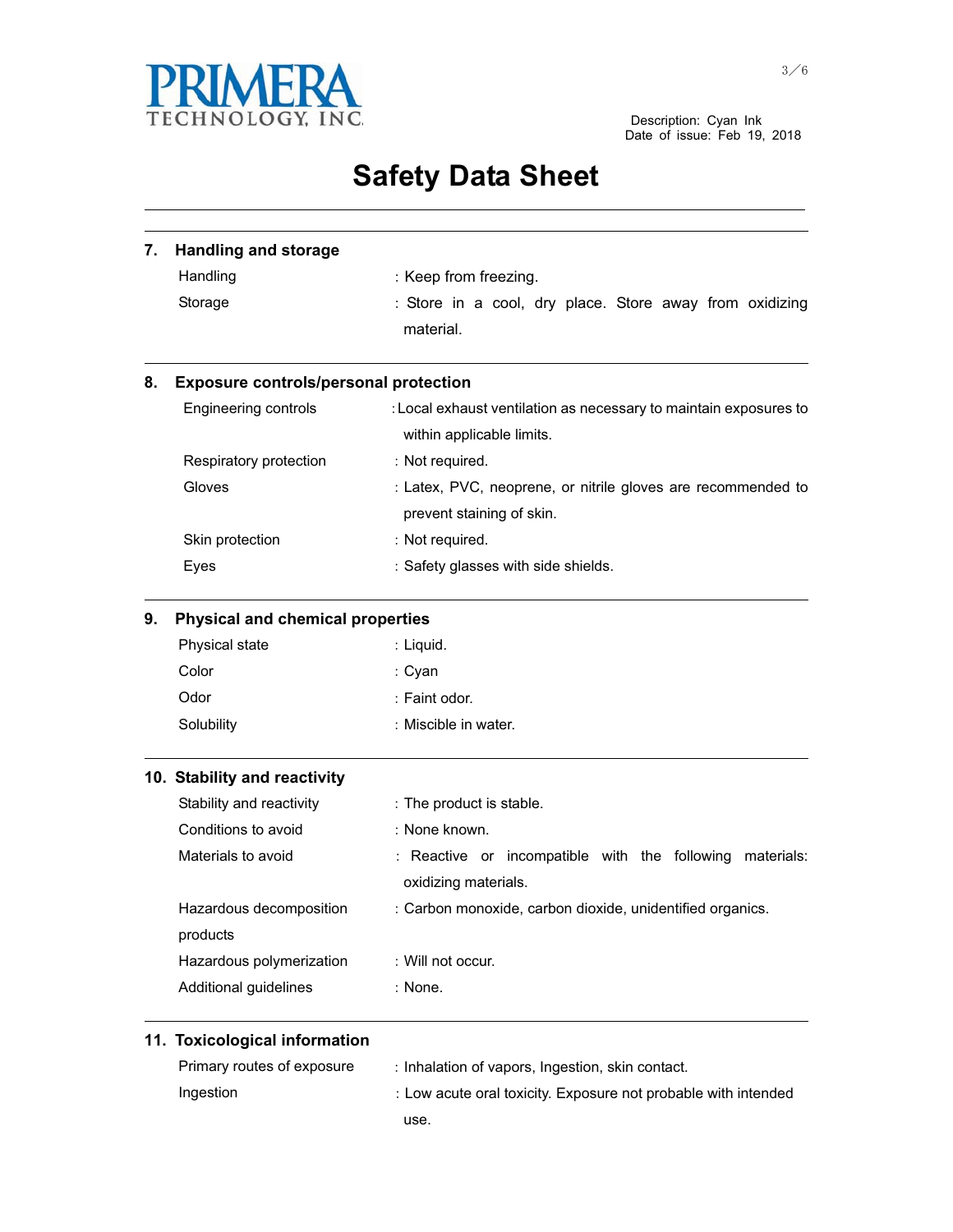

| Inhalation                  | : Low acute inhalation toxicity. As with exposure to high             |
|-----------------------------|-----------------------------------------------------------------------|
|                             | concentrations of any mist, minimal irritation of the respiratory     |
|                             | tract may occur. Not known significant effects or critical            |
|                             | hazards.                                                              |
| Skin contact                | : Not an irritant. Not a dermal sensitizer. Not known significant     |
|                             | effects or critical hazards.                                          |
| Eye contact                 | : Not an irritant. Not known significant effects or critical hazards. |
| Potential chronic health    | : CARCINOGENIC EFFECTS: Not classified or listed by IARC,             |
| effects                     | NTP, OSHA and ACGIH.                                                  |
|                             | MUTAGENIC EFFECTS: Not mutagenic in Ames test.                        |
|                             | TERATOGENIC EFFECTS: Not available.                                   |
| 12. Ecological information  |                                                                       |
| Mobility                    | : Not available.                                                      |
| Other information           | : Decomposition products may include the following materials:         |
|                             | carbon oxides (CO, CO <sub>2</sub> ).                                 |
|                             | Some metallic oxides.                                                 |
| 13. Disposal considerations |                                                                       |
| Waste disposal              | : This product is not a listed hazardous waste in accordance with     |
|                             | Federal Regulation 40 CFR Part 261. If discarded in its               |
|                             | purchased form, this product would not be a hazardous waste           |
|                             | either by listing or by characteristic. However, under RCRA,          |
|                             | it is the responsibility of the product user to determine at the      |
|                             | time of disposal whether a material has been contaminated             |
|                             | and should be classified as a hazardous waste. Disposal is            |
|                             | subject to local, state and federal regulations.                      |

### **14. Transport information**

 The chemicals in the formulations are not restricted or regulated by IATA, ICAO, US DOT, ADR/RID, AND, IMDG and is safe to air transport.

the contract of the contract of the contract of the contract of the contract of the contract of the contract of

<u> 1989 - Johann Stoff, amerikansk politiker (d. 1989)</u>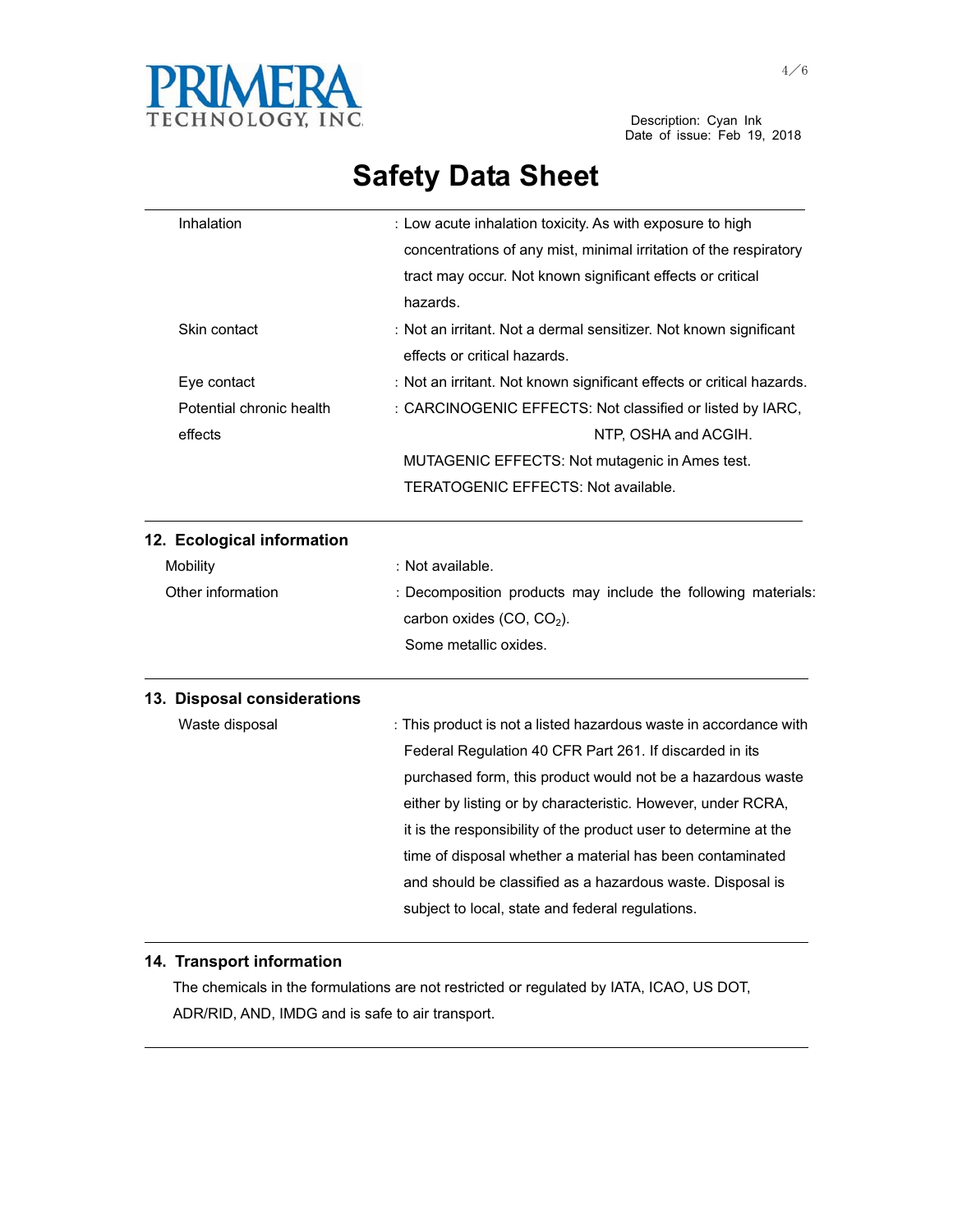

and the control of the control of the control of the control of the control of the control of the control of the

## **15. Regulatory information**

| <b>United States</b>            |                                                                                                                                                                                                                                                                        |
|---------------------------------|------------------------------------------------------------------------------------------------------------------------------------------------------------------------------------------------------------------------------------------------------------------------|
| TSCA (USA)                      | : All ingredients are listed on the Toxic Substances Control<br>Act (TSCA) inventory, have been registered, or are exempt.                                                                                                                                             |
| SARA / EPCRA (USA)              | : None of the ingredients in this product has a final<br>reportable quantity (RQ) under Emergency Planning<br>and Community Right-to Know Act (EPCRA)- Section<br>302: Extremely Hazardous Substances (EHS) or notification<br>requirements for EHS under Section 304. |
| California Proposition 65       | : This product contains no known materials at levels which<br>the State of California has found to cause cancer, birth<br>defects or other reproductive harm - California<br>Proposition 65.                                                                           |
| International regulations lists |                                                                                                                                                                                                                                                                        |
| EINECS (Europe)                 | : All ingredients are listed on the European Inventory of Existing<br>Commercial Substances(EINECS) list, have been registered<br>on the European List of New Chemical Substances(ELINCS),<br>or are exempt.                                                           |
| ENCS (Japan)                    | : All ingredients are listed on the Japanese Existing and New<br>Chemical Substances (ENCS) list, have been registered, or<br>are exempt.                                                                                                                              |
| AICS (Australia)                | : All ingredients are listed in Australian Inventory of Chemical<br>Substances (AICS), have been registered, or are exempt.                                                                                                                                            |
| PICCS (Philippines)             | : All ingredients are listed on the Philippines Inventory (PICCS) or<br>are exempt.                                                                                                                                                                                    |
| <b>KECL (Korea)</b>             | : All ingredients are listed on the Korean Existing Chemicals List<br>(ECL), have been registered, or are exempt.                                                                                                                                                      |
| IECSC (China)                   | : All ingredients are listed on the Chinese Inventory (IECSC) or are<br>exempt.                                                                                                                                                                                        |
| WHMIS (Canada)                  | : Not controlled under WHMIS (Canada).                                                                                                                                                                                                                                 |
| DSL/NDSL(Canada)                | : All ingredients are listed on the Canadian Domestic Substances<br>List (DSL), have been registered on the<br>Non-Domestic<br>Substances List (NDSL), or are exempt.                                                                                                  |
| <b>Mexico Classification</b>    | : Health: 1 Flammability: 0 Reactivity: 0                                                                                                                                                                                                                              |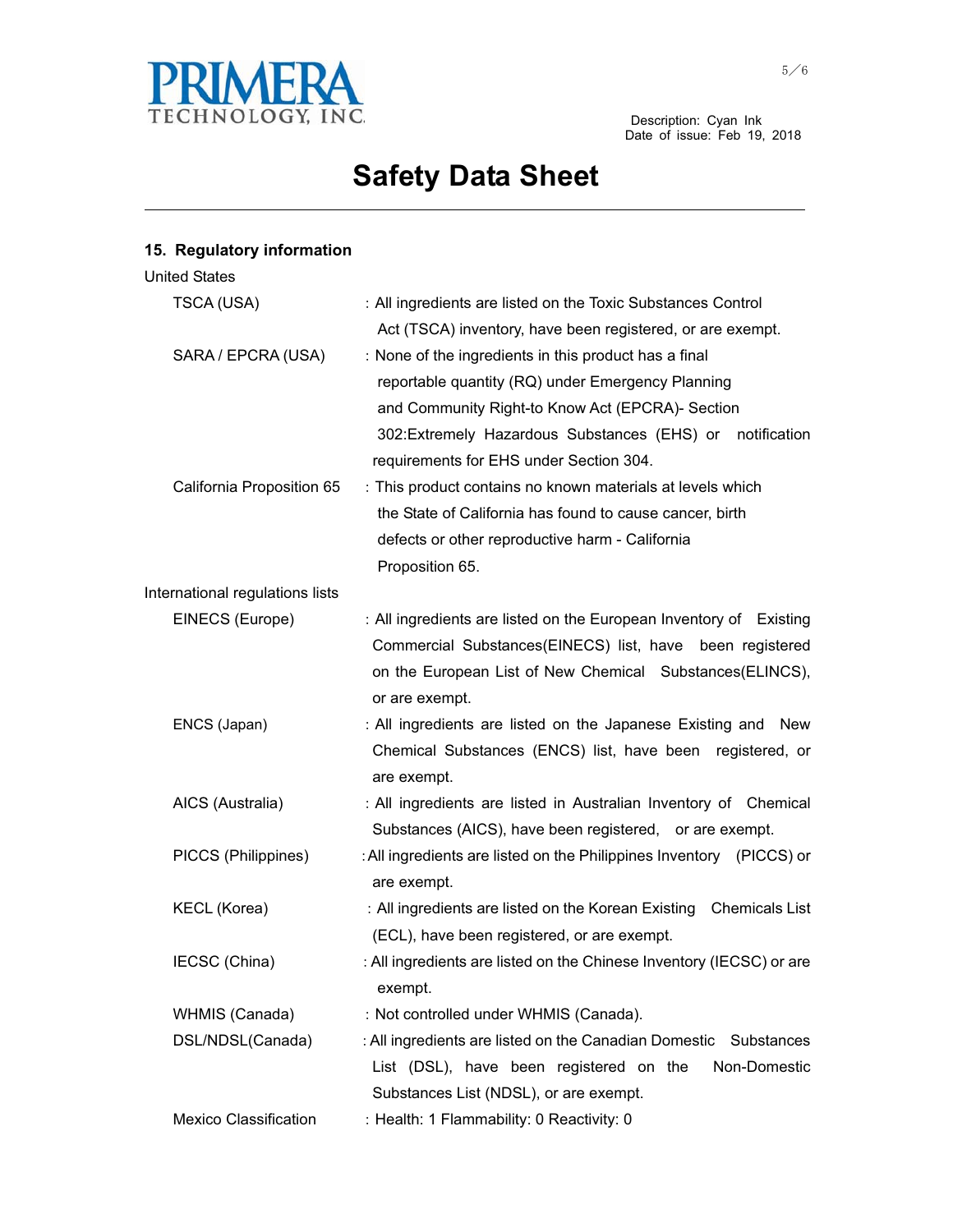

and the control of the control of the control of the control of the control of the control of the control of the the contract of the contract of the contract of the contract of the contract of the contract of the contract of

#### **16. Other information**

| Revision comments | : No significant revisions to health and safety information.   |
|-------------------|----------------------------------------------------------------|
| References        | : ANSI Z400.1, MSDS Standard, 2004. - Manufacturer's Material  |
|                   | Safety Data Sheet. -29CFR Part1910.1200 OSHA MSDS              |
|                   | Requirements. - 49CFR Table List of Hazardous Materials, UN#.  |
|                   | Proper Shipping Names, PG. - Canada Gazette Part II, Vol. 122, |
|                   | No. 2. Registration SOR/88-64, 31 December 1987. Hazardous     |
|                   | Products Act "Ingredient Disclosure List" – Canadian Transport |
|                   | of Dangerous Goods, Regulations and Schedules, Clear           |
|                   | Language version 2005. - Official Mexican Standards            |
|                   | NOM-018-STPS-2000 and NOM-004-SCT2-1994.                       |

#### Notice to reader

To the best of our knowledge, the information contained herein is accurate. However, neither the above named supplier nor any of its subsidiaries assumes any liability whatsoever for the accuracy or completeness of the information contained herein. Final determination of suitability of any material is the sole responsibility of the user.

All materials may present unknown hazards and should be used with caution. Although certain hazards are described herein, we cannot guarantee that these are the only hazards that exist.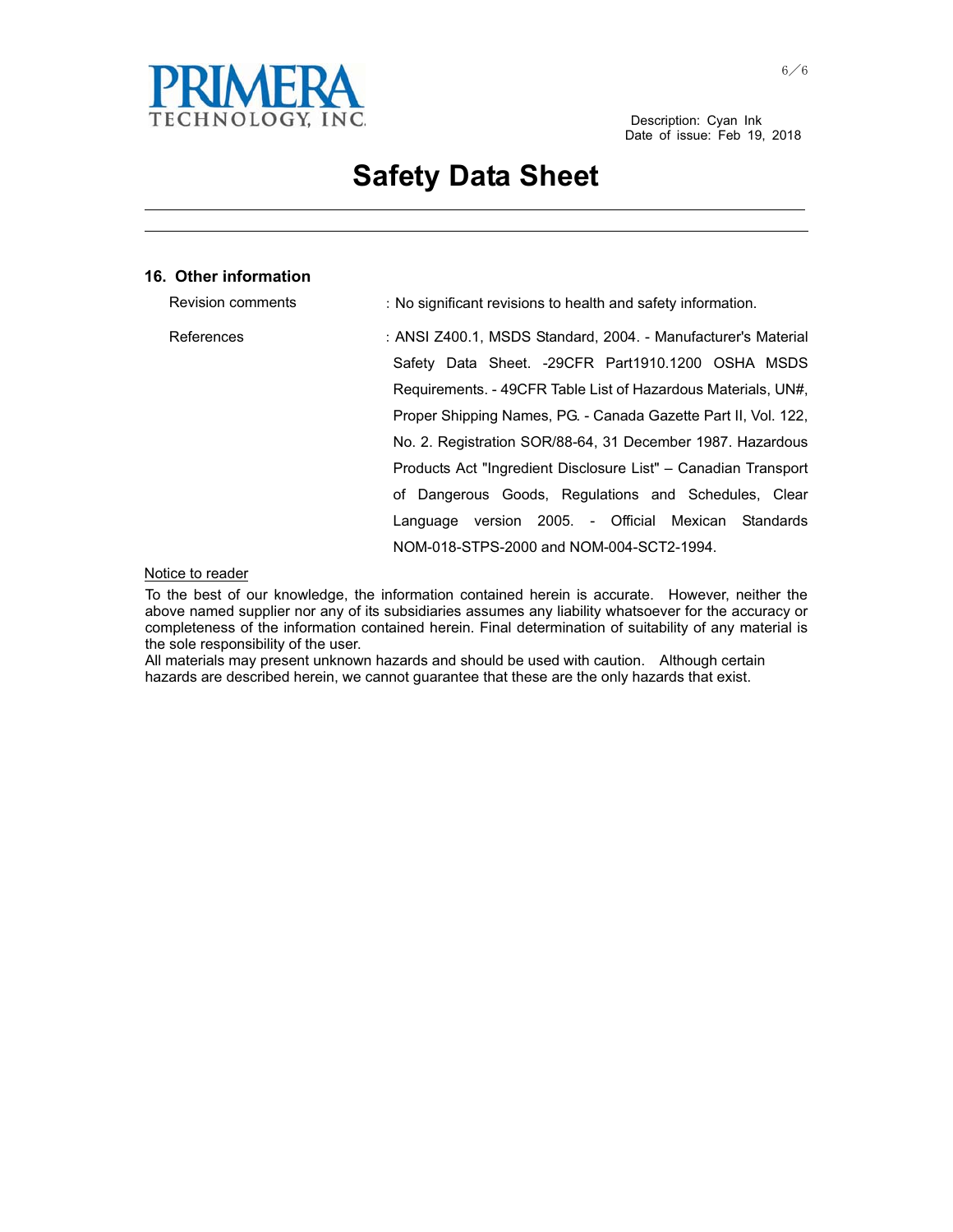

## **Safety Data Sheet**

## **1. Product and company identification**

| Description                   | : Magenta ink                                                             |
|-------------------------------|---------------------------------------------------------------------------|
| Part numbers                  | :53492                                                                    |
| Recommended Use               | : Ink for Ink Jet Printer                                                 |
| Manufacturer                  | : Primera Technology                                                      |
| Address                       | : Two Carlson Parkway North, Suite 375, Plymouth, MN 55447                |
| Tel                           | : 763-475-6676                                                            |
| Information about the product | : Product Environmental Office                                            |
| Fax                           | $:763-475-6677$                                                           |
| e-mail                        | : support@primera.com                                                     |
| Emergency phone number        | For Hazardous Materials Incident Spill, Leak, Fire, Exposure, or Accident |
|                               | +1-800-424-9300 or 1-703-527-3887 (CHEMTREC)                              |

㹝㹝㹝㹝㹝㹝㹝㹝㹝㹝㹝㹝㹝㹝㹝㹝㹝㹝㹝㹝㹝㹝㹝㹝㹝㹝㹝㹝㹝㹝㹝㹝㹝㹝㹝㹝㹝㹝㹝㹝㹝㹝㹝㹝㹝

### **2. Hazards identification**

| Classification under OSHA HCS                       | : Not classified |
|-----------------------------------------------------|------------------|
| Label element                                       |                  |
| Hazard symbol                                       | : None           |
| Signal word                                         | : None           |
| Hazard statements                                   | : None           |
| Precautionary statements                            | : None           |
| Other hazards which do not result in classification | : None           |

### **3. Composition/information on ingredients**

Substance/Mixture: Mixture

| Name                          | $\%$      | CAS No.      | <b>OSHA PEL</b> | <b>ACGIH TLV</b> |
|-------------------------------|-----------|--------------|-----------------|------------------|
| Water                         | $55 - 70$ | 7732-18-5    | None            | None             |
| Water Soluble Organic Solvent | $25 - 40$ | Trade secret | None            | None             |
| Dye                           | 1 – 4     | Trade secret | None            | None             |

㹝㹝㹝㹝㹝㹝㹝㹝㹝㹝㹝㹝㹝㹝㹝㹝㹝㹝㹝㹝㹝㹝㹝㹝㹝㹝㹝㹝㹝㹝㹝㹝㹝㹝㹝㹝㹝㹝㹝㹝㹝㹝㹝㹝㹝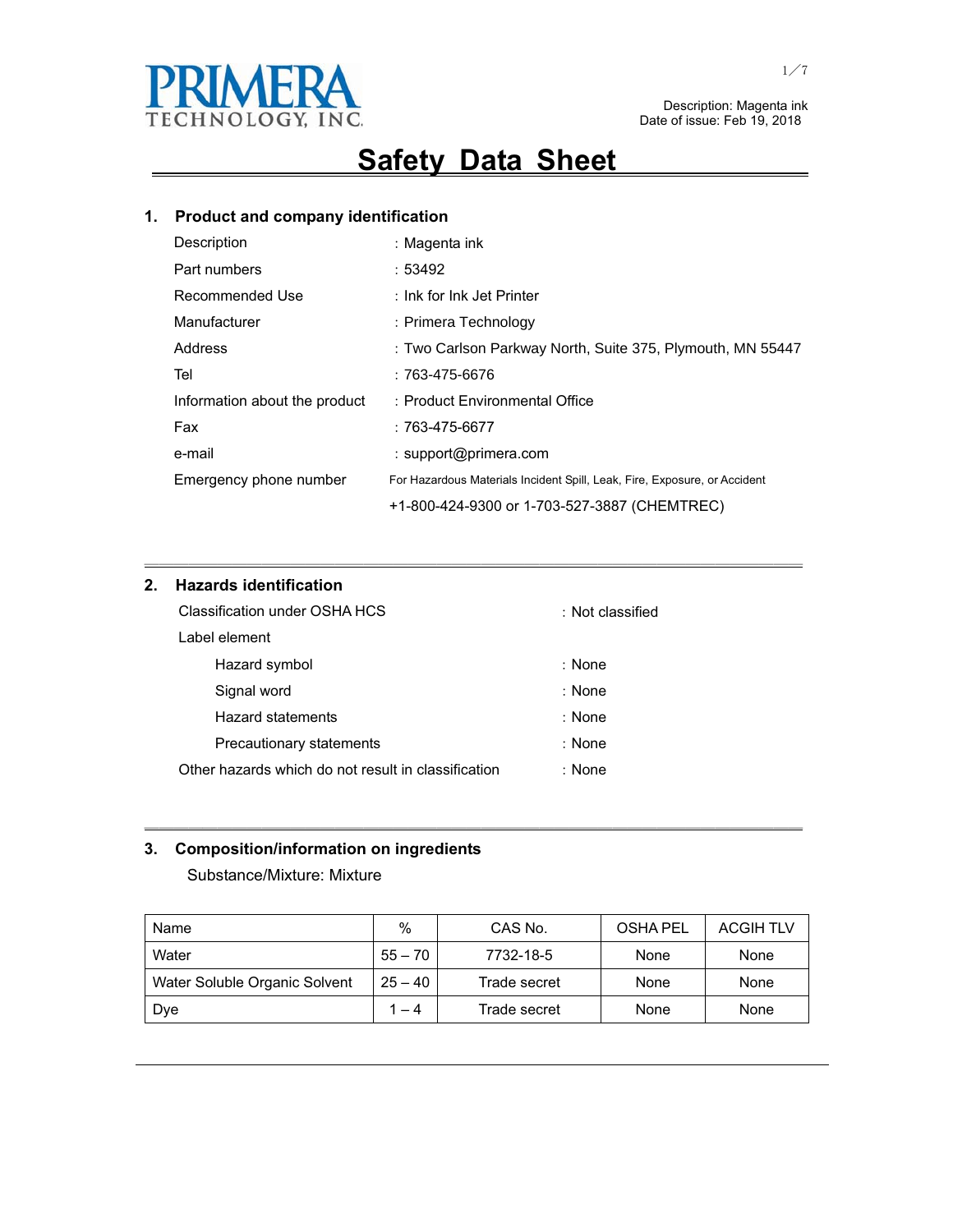

㹝㹝㹝㹝㹝㹝㹝㹝㹝㹝㹝㹝㹝㹝㹝㹝㹝㹝㹝㹝㹝㹝㹝㹝㹝㹝㹝㹝㹝㹝㹝㹝㹝㹝㹝㹝㹝㹝㹝㹝㹝㹝㹝㹝㹝

#### **4. First-aid measures**

Descripution of first aid measeures

|                                                             | Inhalation                                                               | : If symptoms, such as shortness of breath or persistent coughing are<br>experienced, remove source of contamination and move individual to<br>fresh air. If symptoms persist, seek medical attention. |
|-------------------------------------------------------------|--------------------------------------------------------------------------|--------------------------------------------------------------------------------------------------------------------------------------------------------------------------------------------------------|
|                                                             | Skin contact                                                             | : Wash with soap and water. Should irritation occur, seek medical attention.                                                                                                                           |
|                                                             |                                                                          | Should irritation occur, seek medical attention.                                                                                                                                                       |
|                                                             |                                                                          | : Do not rub eyes. Flush immediately with plenty of water. Remove contact                                                                                                                              |
|                                                             | Eye contact                                                              | lenses and continue flushing for at least 15 minutes. If irritation develops                                                                                                                           |
|                                                             |                                                                          | and persists, seek medical attention.                                                                                                                                                                  |
| Ingestion                                                   | : Do not induce vomiting. Never give anything by mouth to an unconscious |                                                                                                                                                                                                        |
|                                                             |                                                                          | person. Get medical attention if symptoms appear.                                                                                                                                                      |
| Most important symptoms and effects, both acute and delayed |                                                                          |                                                                                                                                                                                                        |
|                                                             | Inhalation                                                               | : None under normal use.                                                                                                                                                                               |
|                                                             | Skin contact                                                             | : None under normal use.                                                                                                                                                                               |
|                                                             | Eye contact                                                              | : None under normal use. May cause slight irritation.                                                                                                                                                  |
|                                                             | Ingestion                                                                | : None under normal use.                                                                                                                                                                               |

Chronic Effects : None under normal use.

Indication of any iimediate attention and special treatment needed

: No specific antidote.

### **5. Fire-fighting measures**

| Flash point                      | $:$ > 200°C                                              |
|----------------------------------|----------------------------------------------------------|
| Auto-ignition temperature        | : None known.                                            |
| Flammable limits                 | : None known.                                            |
| Extinguishing media              |                                                          |
| Suitable media                   | : Carbon dioxide, water spray or fog, dry chemical or    |
|                                  | foam                                                     |
| Unsuitable media                 | : None                                                   |
| Hazardous combustion products    | : Carbon monoxide, carbon dioxide, unidentified organics |
| Special exposure hazards         | : None known.                                            |
| Special protective equipment for | : Fire fighters should wear full protective clothing,    |
| fire-fighters                    | including self-contained breathing<br>apparatus          |

<u> 1989 - Johann Stoff, amerikansk politiker (d. 1989)</u>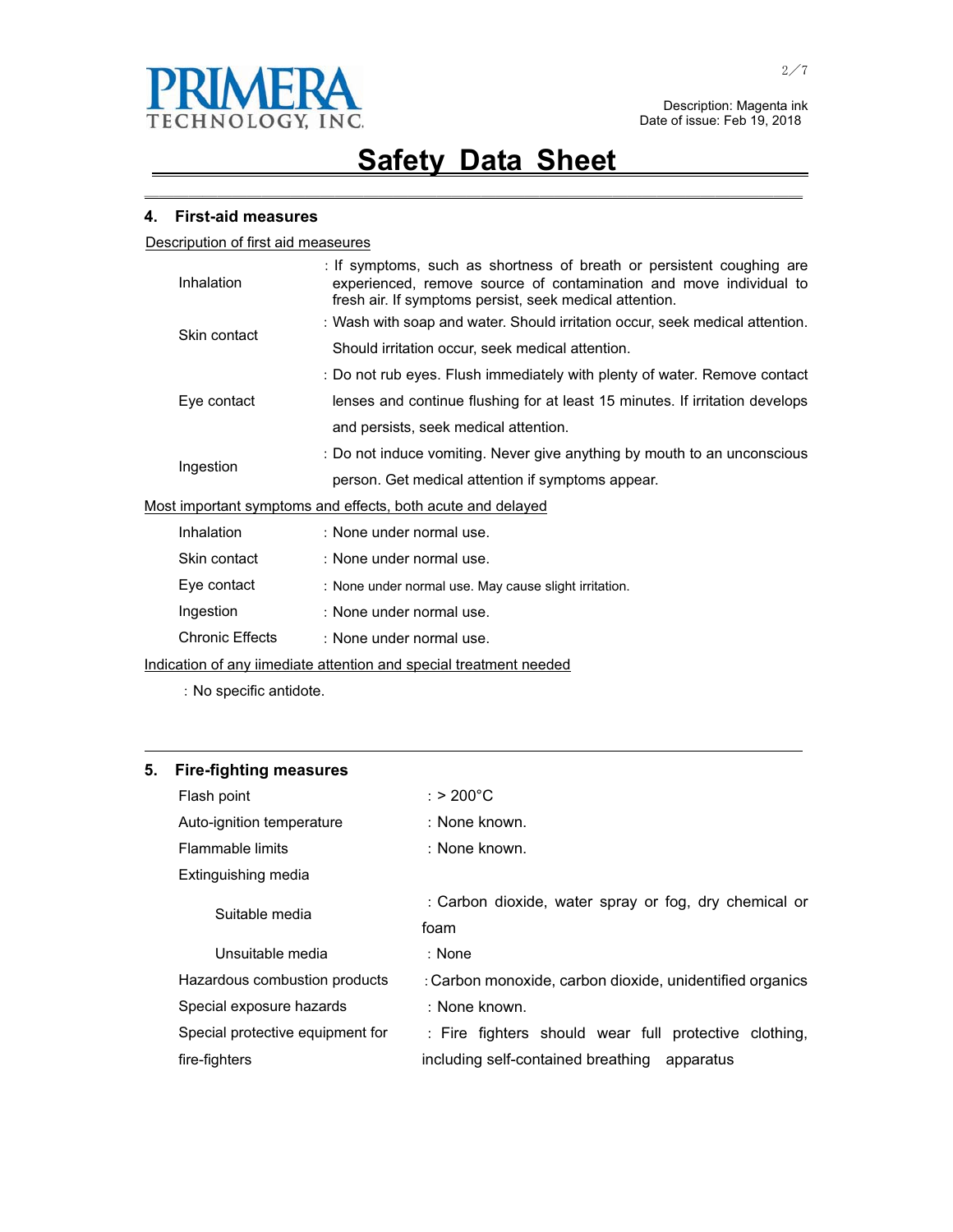

# **Safety Data Sheet**

<u> 1989 - Johann Stoff, amerikansk politiker (d. 1989)</u>

### **6. Accidental release measures**

| Personal precautionary                | : Wear latex, vinyl, or nitrile gloves to prevent staining of skin. |
|---------------------------------------|---------------------------------------------------------------------|
| Environmental precautions             | : Unless specifically permitted for disposal, keep waste out of     |
|                                       | sewers, watersheds, and waterways. Disposal is subject to           |
|                                       | national, state, regional, or provincial regulations                |
| Procedure for cleaning/<br>Absorption | : Small spill : Absorb small spills with cloth or paper towels or   |
|                                       | other suitable material. Product waste and emptied containers       |
|                                       | should be disposed of in accordance with local waste                |
|                                       | regulations. For large spills, dike spilled material or otherwise   |
|                                       | contain material to ensure runoff does not reach a waterway.        |
|                                       | Finish cleaning by spreading water on the contaminated              |
|                                       | surface and dispose of according to local and regional              |
|                                       | authority requirements.                                             |

### **7. Handling and storage**

| Handling | : Keep from freezing.                                   |  |
|----------|---------------------------------------------------------|--|
| Storage  | : Store in a cool, dry place. Store away from oxidizing |  |
|          | material.                                               |  |

<u> 1989 - Johann Stoff, amerikansk politiker (d. 1989)</u>

<u> 1989 - Johann Stoff, amerikansk politiker (d. 1989)</u>

### **8. Exposure controls/personal protection**

| Engineering controls   | : Local exhaust ventilation as necessary to maintain exposures to |
|------------------------|-------------------------------------------------------------------|
|                        | within applicable limits.                                         |
| Respiratory protection | : Not required.                                                   |
| Gloves                 | : Latex, PVC, neoprene, or nitrile gloves are recommended to      |
|                        | prevent staining of skin.                                         |
| Skin protection        | : Not required.                                                   |
| Eyes                   | : Safety glasses with side shields.                               |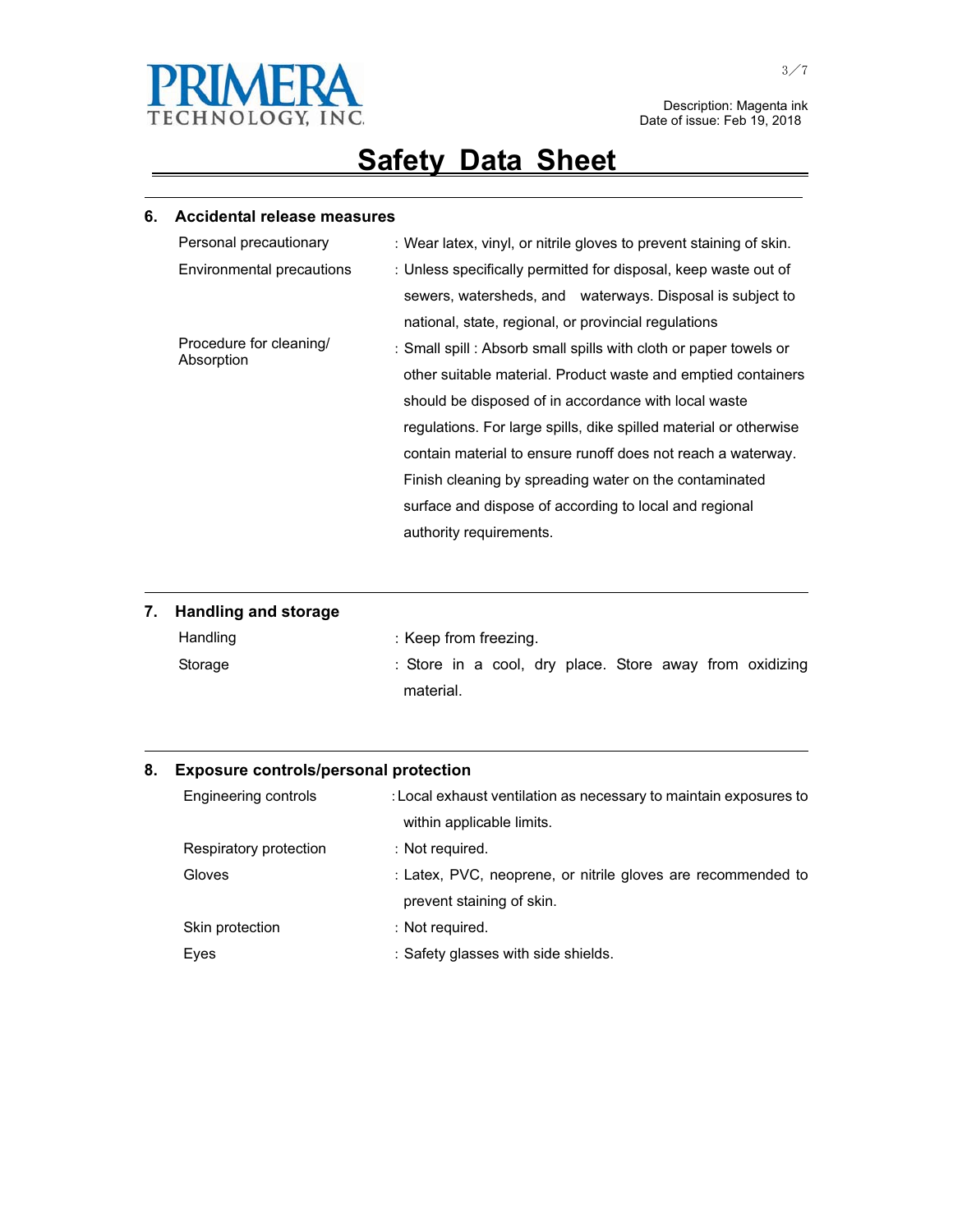

# **Safety Data Sheet**

<u> 1989 - Johann Stoff, amerikansk politiker (d. 1989)</u>

### **9. Physical and chemical properties**

| Physical state               | : Liquid.           |
|------------------------------|---------------------|
| Color                        | : Magenta           |
| Odor                         | : Faint odor.       |
| Odor threhold                | No data available   |
| рH                           | : No data available |
| <b>Melting Point</b>         | : No data available |
| Freezing point               | : No data available |
| Initial boiling point        | No data available   |
| Boiling range                | No data available   |
| Flash point                  | : No data available |
| <b>Evaporation rate</b>      | No data available   |
| Flammability(solid/gas)      | : No data available |
| Upper/lower flammability     | No data available   |
| <b>Explosive limits</b>      | No data available   |
| Vapor pressure               | No data available   |
| Vapor density                | : No data available |
| <b>Specific Gravity</b>      | : Approximately 1.0 |
| Solubility                   | Miscible in water   |
| <b>Partition coefficient</b> | : No data available |
| Auto ignition temp           | : No data available |
| Viscosity                    | No data available   |
| Oxidizing properties         | : No data available |
|                              |                     |

### **10. Stability and reactivity**

| Reactivity                          | : None                                                    |
|-------------------------------------|-----------------------------------------------------------|
| Chemical stability                  | : Stable                                                  |
| Possibility of Hazardous            | : None                                                    |
| Reactions                           |                                                           |
| Conditions to avoid                 | : None known.                                             |
| Incompatible materials              | : None known                                              |
| Hazardous decomposition<br>products | : Carbon monoxide, carbon dioxide, unidentified organics. |
| Hazardous polymerization            | : Will not occur.                                         |
| Additional quidelines               | : None.                                                   |

<u> 1989 - Johann Stoff, amerikansk politiker (\* 1908)</u>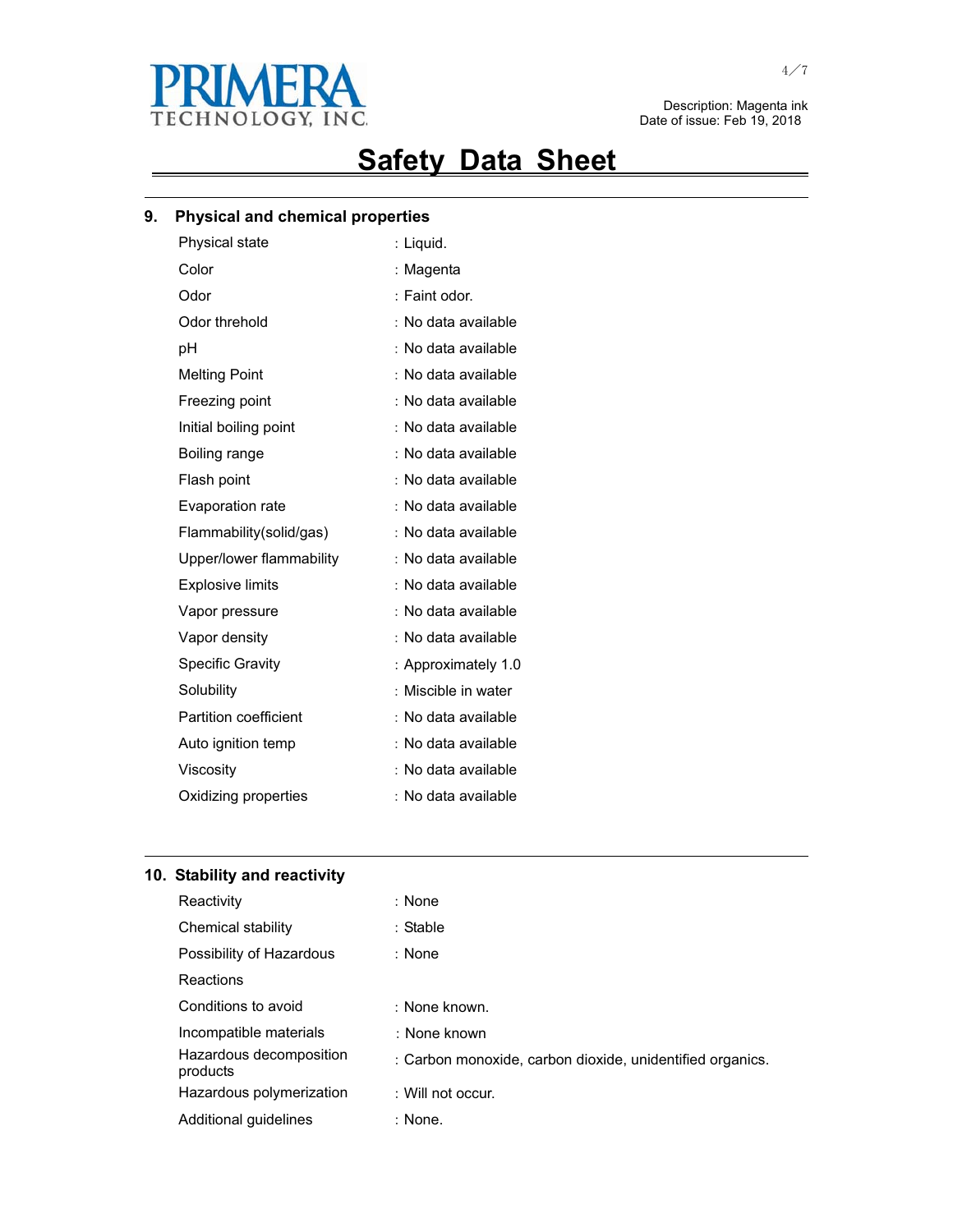

# **Safety Data Sheet**

<u> 1989 - Johann Stoff, amerikansk politiker (d. 1989)</u>

### **11. Toxicological information**

Information on toxicological effects

| Acute toxicity                                      | : No data available  |
|-----------------------------------------------------|----------------------|
| Skin corrosion/irritation                           | : No data available. |
| Serious eye damage/eye irritation                   | : No data available  |
| Sensitization                                       | : No data available  |
| Germ cell mutagenicity                              | : No data available  |
| Carcinogenicity                                     | : No data available  |
| Reproductive toxicity                               | : No data available  |
| Specific target organ toxicity -<br>single exposure | : No data available  |
| Specific target organ toxicity -                    | : No data available  |
| repeated exposure                                   |                      |
| Aspiration hazard                                   | : No data available  |
| Other information                                   | : No data available  |

### **12. Ecological information**

| Ecotoxicity                   | : No data available                                           |
|-------------------------------|---------------------------------------------------------------|
| Persistence and degradability | : No data available                                           |
| Bio accumulative potential    | : No data available                                           |
| Mobility in soil              | : No data available                                           |
| PBT and vPvB assessment       | : No data available                                           |
| Other information             | : Decomposition products may include the following materials: |
|                               | carbon oxides (CO, CO <sub>2</sub> ). Some metallic oxides.   |

<u> 1989 - Johann Stoff, amerikansk politiker (d. 1989)</u>

and the control of the control of the control of the control of the control of the control of the control of the

### **13. Disposal considerations**

| Waste disposal | : This product is not a listed hazardous waste in accordance with     |
|----------------|-----------------------------------------------------------------------|
|                | Federal Regulation 40 CFR Part 261. If discarded in its               |
|                | purchased form, this product would not be a hazardous waste           |
|                | either by listing or by characteristic. However, under RCRA, it is    |
|                | the responsibility of the product user to determine at the<br>time of |
|                | disposal whether a material has been contaminated and should          |
|                | be classified as a hazardous waste. Disposal is subject to local,     |
|                | state and federal regulations.                                        |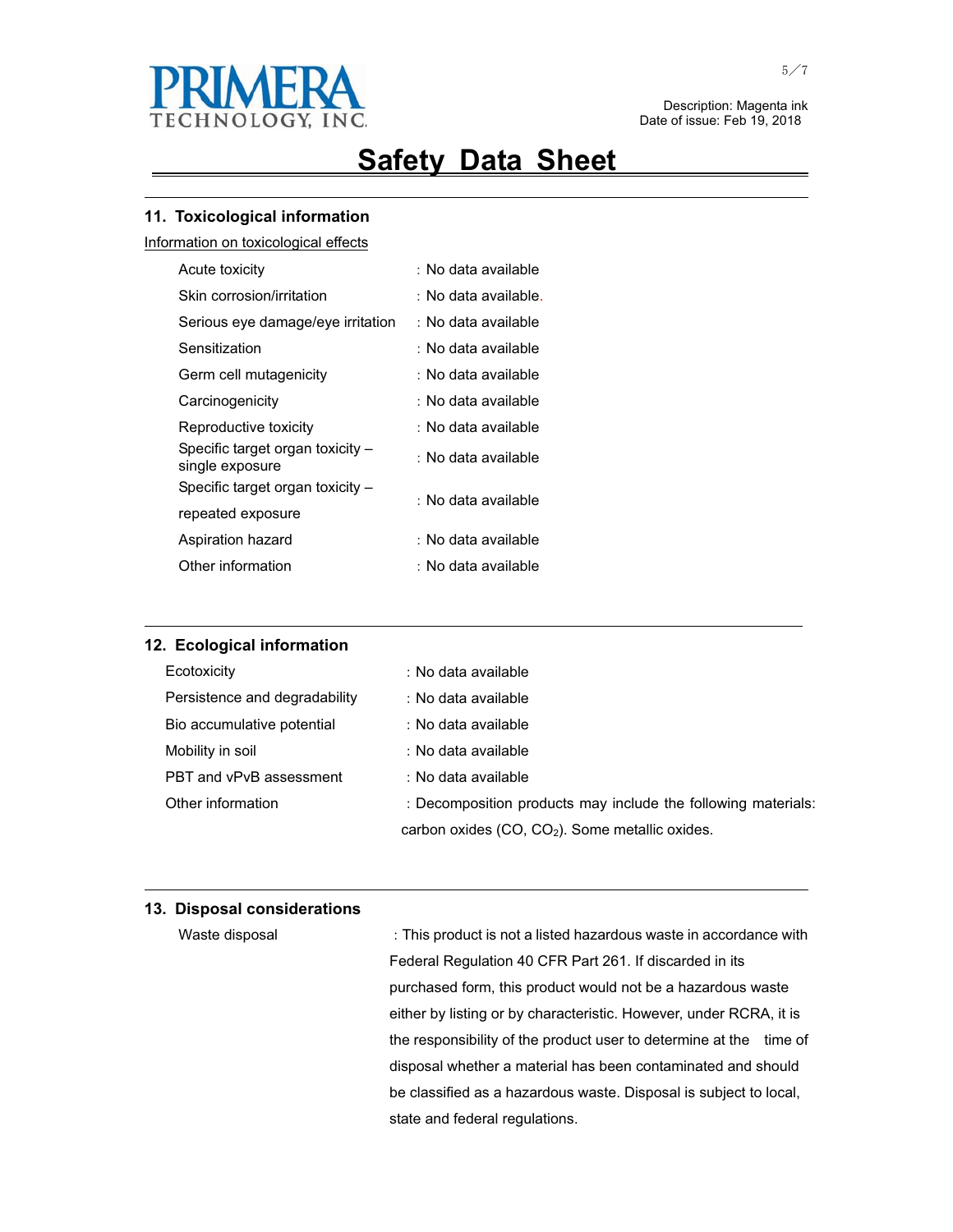

## **Safety Data Sheet**

<u> 1989 - Johann Stoff, amerikansk politiker (d. 1989)</u>

### **14. Transport information**

- 
- UN number  $\qquad \qquad :$  Not applicable
- Proper shipping name  $\cdot$  Not applicable
- Transport hazard class : Not applicable
- Packing group  $\qquad \qquad :$  Not applicable
- Environmental hazards  $\qquad \qquad :$  Not applicable
- Special precautions  $\qquad \qquad :$  Not applicable
	- : Not applicable

<u> 1989 - Johann Stoff, amerikansk politiker (d. 1989)</u>

MARPOL 73/78 and IBC code

Bulk transport Annex II of

### **15. Regulatory information**

| TSCA (USA)                      | : All ingredients are listed on the Toxic Substances Control            |  |  |  |  |
|---------------------------------|-------------------------------------------------------------------------|--|--|--|--|
|                                 | Act (TSCA) inventory, have been registered, or are exempt.              |  |  |  |  |
| SARA / EPCRA (USA)              | : None of the ingredients in this product has a final                   |  |  |  |  |
|                                 | reportable quantity (RQ) under Emergency Planning                       |  |  |  |  |
|                                 | and Community Right-to Know Act (EPCRA)- Section                        |  |  |  |  |
|                                 | notification<br>302: Extremely Hazardous Substances (EHS) or            |  |  |  |  |
|                                 | requirements for EHS under Section 304.                                 |  |  |  |  |
| California Proposition 65       | : This product contains no known materials at levels which              |  |  |  |  |
|                                 | the State of California has found to cause cancer, birth                |  |  |  |  |
|                                 | defects or other reproductive harm – California Proposition 65.         |  |  |  |  |
| International regulations lists |                                                                         |  |  |  |  |
| PICCS (Philippines)             | : All ingredients are listed on the Philippines Inventory<br>(PICCS) or |  |  |  |  |
|                                 | are exempt.                                                             |  |  |  |  |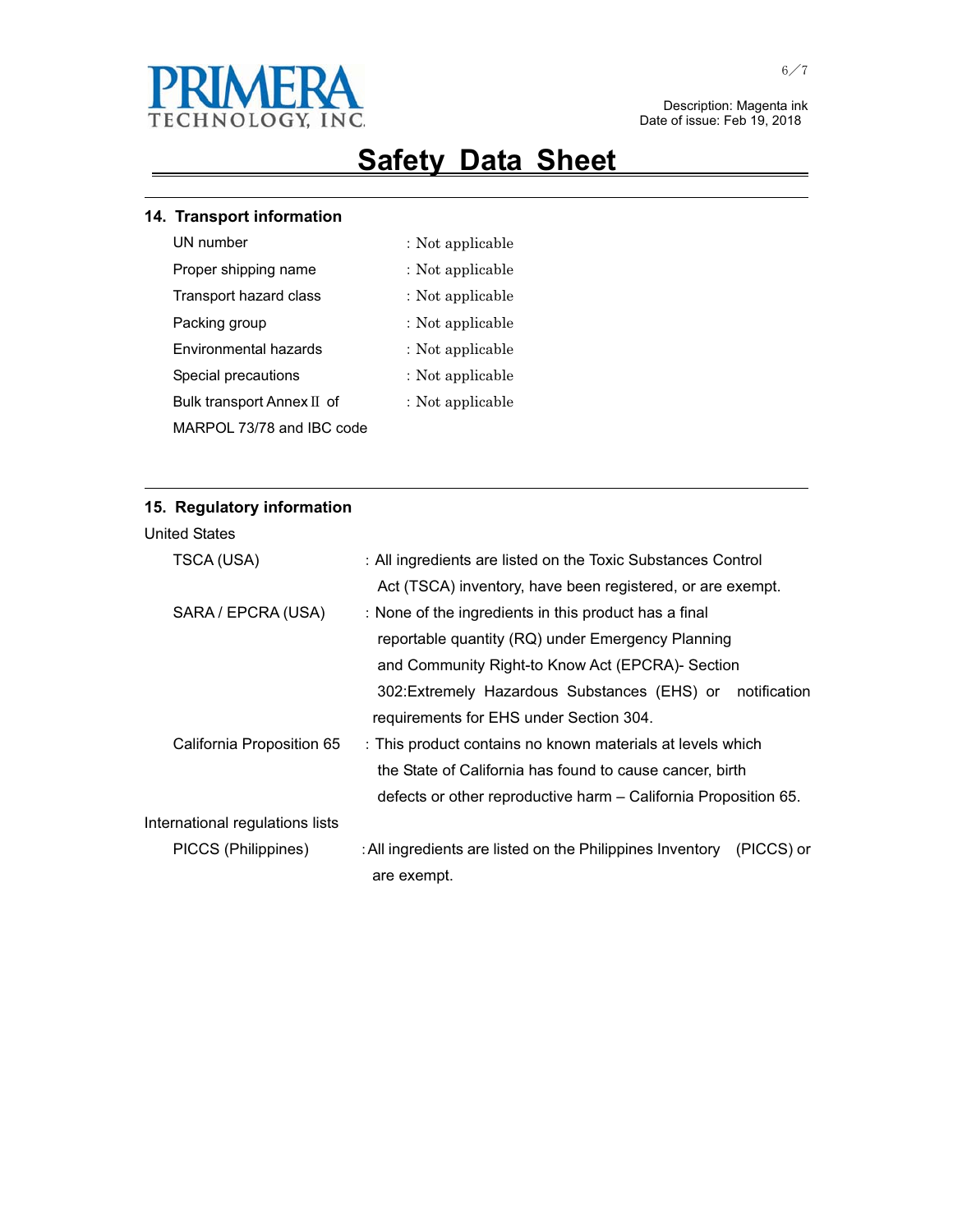

<u> 1989 - Johann Stoff, amerikansk politiker (d. 1989)</u>

#### **16. Other information**

| <b>Revision comments</b> | : No significant revisions to health and safety information.   |
|--------------------------|----------------------------------------------------------------|
| References               | : ANSI Z400.1, MSDS Standard, 2004. - Manufacturer's Material  |
|                          | Safety Data Sheet. -29CFR Part1910.1200 OSHA MSDS              |
|                          | Requirements. - 49CFR Table List of Hazardous Materials, UN#,  |
|                          | Proper Shipping Names, PG. - Canada Gazette Part II, Vol. 122, |
|                          | No. 2. Registration SOR/88-64, 31 December 1987. Hazardous     |
|                          | Products Act "Ingredient Disclosure List" – Canadian Transport |
|                          | of Dangerous Goods, Regulations and Schedules, Clear           |
|                          | version 2005. - Official Mexican Standards<br>Language         |
|                          | NOM-018-STPS-2000 and NOM-004-SCT2-1994.                       |

#### Notice to reader

To the best of our knowledge, the information contained herein is accurate. However, neither the above named supplier nor any of its subsidiaries assumes any liability whatsoever for the accuracy or completeness of the information contained herein. Final determination of suitability of any material is the sole responsibility of the user.

All materials may present unknown hazards and should be used with caution. Although certain hazards are described herein, we cannot guarantee that these are the only hazards that exist.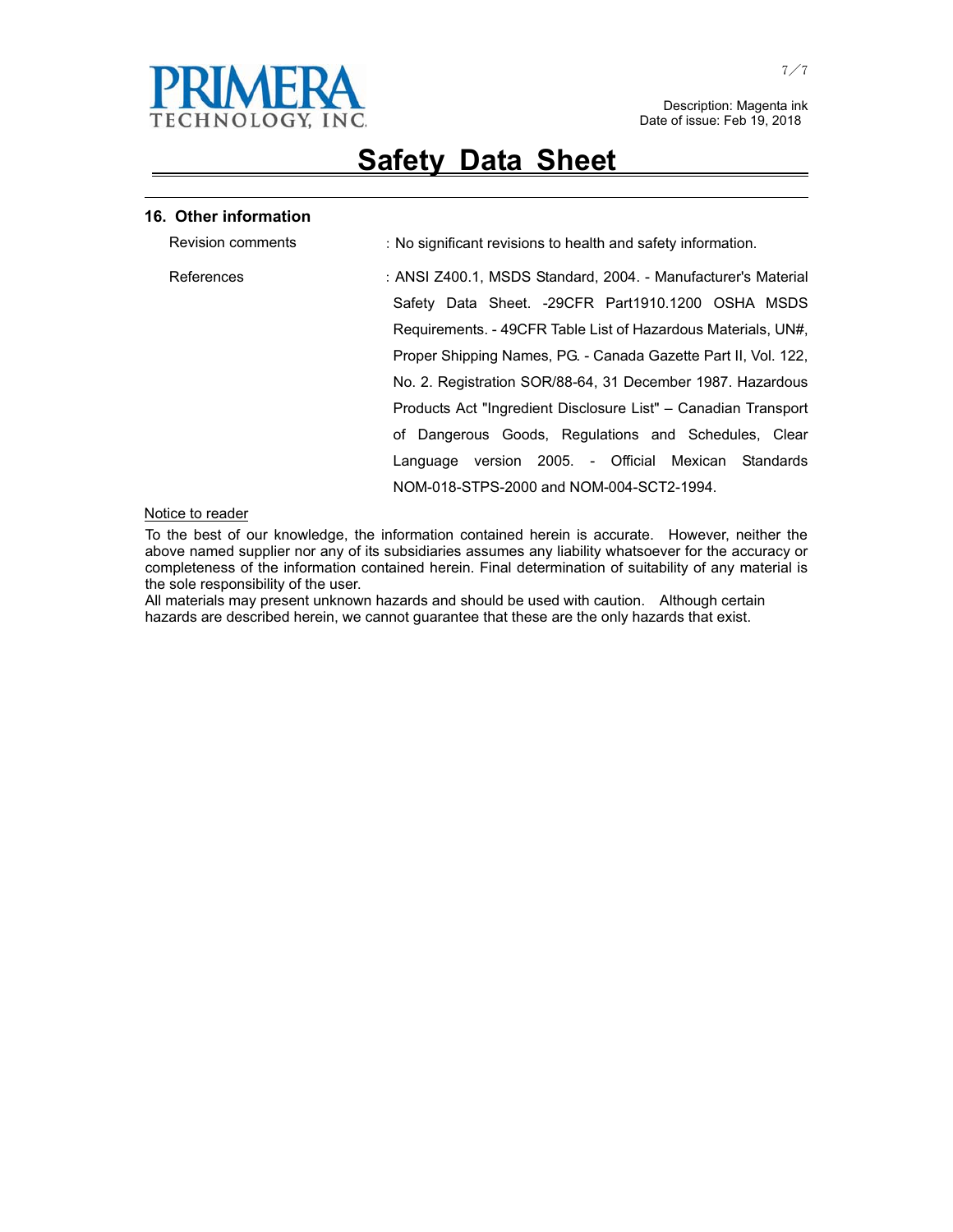

## **Safety Data Sheet**

## **1. Product and company identification**

| Description                   | : Yellow Ink                                                              |
|-------------------------------|---------------------------------------------------------------------------|
| Part numbers                  | :53492                                                                    |
| Recommended Use               | : Ink for Ink Jet Printer                                                 |
| Manufacturer                  | : Primera Technology                                                      |
| Address                       | : Two Carlson Parkway North, Suite 375, Plymouth, MN 55447                |
| Tel                           | $:763-475-6676$                                                           |
| Information about the product | : Product Environmental Office                                            |
| Fax                           | $:763-475-6677$                                                           |
| e-mail                        | : support@primera.com                                                     |
| Emergency phone number        | For Hazardous Materials Incident Spill, Leak, Fire, Exposure, or Accident |
|                               | +1-800-424-9300 or 1-703-527-3887 (CHEMTREC)                              |

㹝㹝㹝㹝㹝㹝㹝㹝㹝㹝㹝㹝㹝㹝㹝㹝㹝㹝㹝㹝㹝㹝㹝㹝㹝㹝㹝㹝㹝㹝㹝㹝㹝㹝㹝㹝㹝㹝㹝㹝㹝㹝㹝㹝㹝

### **2. Hazards identification**

| Classification under OSHA HCS                       | : Not classified |
|-----------------------------------------------------|------------------|
| Label element                                       |                  |
| Hazard symbol                                       | : None           |
| Signal word                                         | : None           |
| Hazard statements                                   | : None           |
| Precautionary statements                            | : None           |
| Other hazards which do not result in classification | : None           |

### **3. Composition/information on ingredients**

Substance/Mixture: Mixture

| Name                          | $\%$      | CAS No.      | <b>OSHA PEL</b> | <b>ACGIH TLV</b> |
|-------------------------------|-----------|--------------|-----------------|------------------|
| Water                         | $60 - 75$ | 7732-18-5    | None            | None             |
| Water Soluble Organic Solvent | $15 - 30$ | Trade secret | None            | None             |
| Dye                           | $5 - 10$  | Trade secret | None            | None             |

㹝㹝㹝㹝㹝㹝㹝㹝㹝㹝㹝㹝㹝㹝㹝㹝㹝㹝㹝㹝㹝㹝㹝㹝㹝㹝㹝㹝㹝㹝㹝㹝㹝㹝㹝㹝㹝㹝㹝㹝㹝㹝㹝㹝㹝

 $\overline{a}$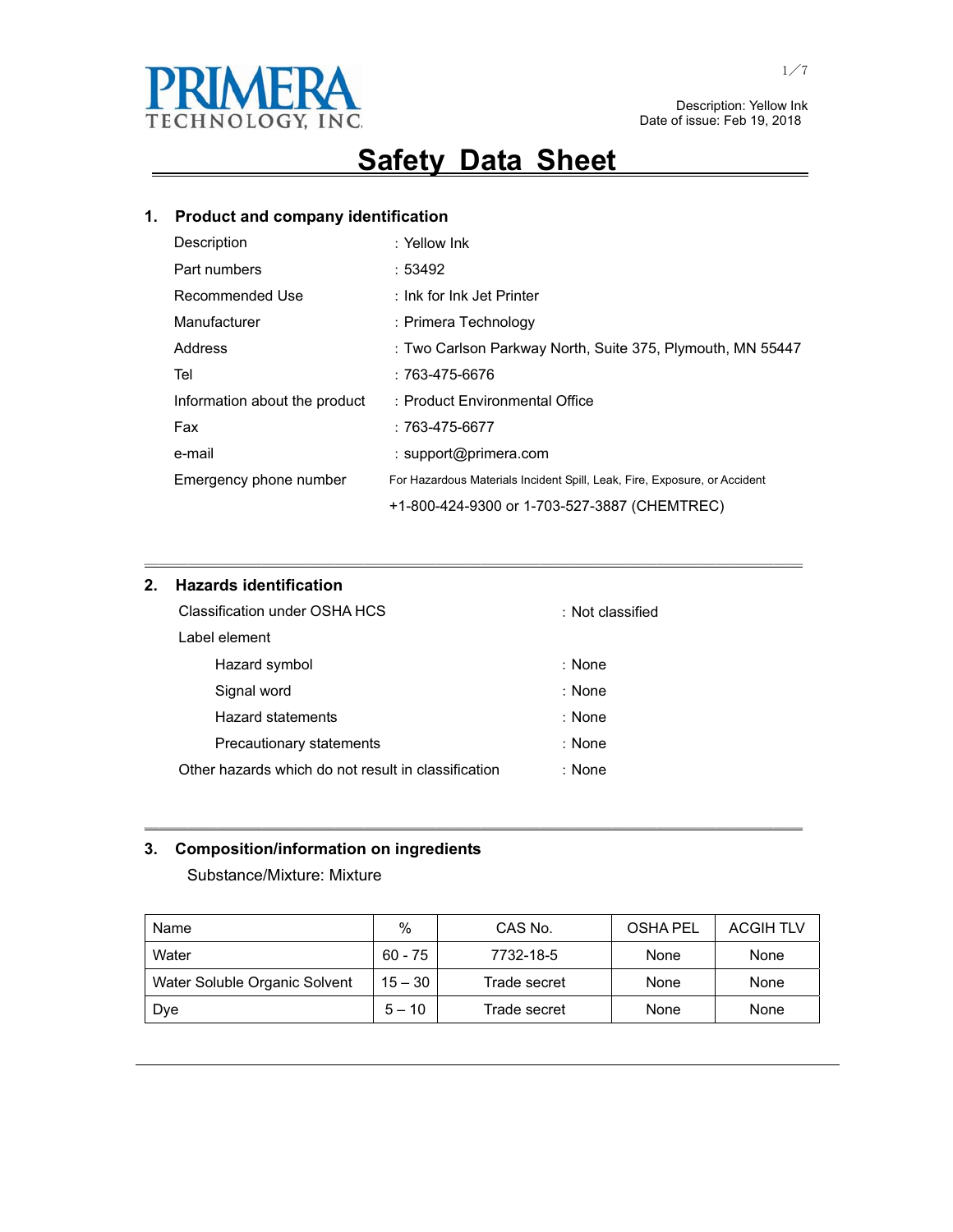

㹝㹝㹝㹝㹝㹝㹝㹝㹝㹝㹝㹝㹝㹝㹝㹝㹝㹝㹝㹝㹝㹝㹝㹝㹝㹝㹝㹝㹝㹝㹝㹝㹝㹝㹝㹝㹝㹝㹝㹝㹝㹝㹝㹝㹝

#### **4. First-aid measures**

Descripution of first aid measeures

|                                                             | Inhalation   | : If symptoms, such as shortness of breath or persistent coughing are<br>experienced, remove source of contamination and move individual to<br>fresh air. If symptoms persist, seek medical attention. |  |  |
|-------------------------------------------------------------|--------------|--------------------------------------------------------------------------------------------------------------------------------------------------------------------------------------------------------|--|--|
|                                                             | Skin contact | : Wash with soap and water. Should irritation occur, seek medical attention.                                                                                                                           |  |  |
|                                                             |              | Should irritation occur, seek medical attention.                                                                                                                                                       |  |  |
|                                                             |              | : Do not rub eyes. Flush immediately with plenty of water. Remove contact                                                                                                                              |  |  |
|                                                             | Eye contact  | lenses and continue flushing for at least 15 minutes. If irritation develops                                                                                                                           |  |  |
|                                                             |              | and persists, seek medical attention.                                                                                                                                                                  |  |  |
| Ingestion                                                   |              | : Do not induce vomiting. Never give anything by mouth to an unconscious                                                                                                                               |  |  |
|                                                             |              | person. Get medical attention if symptoms appear.                                                                                                                                                      |  |  |
| Most important symptoms and effects, both acute and delayed |              |                                                                                                                                                                                                        |  |  |
|                                                             | Inhalation   | : None under normal use.                                                                                                                                                                               |  |  |
|                                                             | Skin contact | : None under normal use.                                                                                                                                                                               |  |  |
|                                                             | Eye contact  | : None under normal use. May cause slight irritation.                                                                                                                                                  |  |  |
|                                                             | Ingestion    | : None under normal use.                                                                                                                                                                               |  |  |
|                                                             |              |                                                                                                                                                                                                        |  |  |

Chronic Effects : None under normal use.

Indication of any iimediate attention and special treatment needed

: No specific antidote.

### **5. Fire-fighting measures**

| Flash point                      | $:$ > 200°C                                              |  |  |  |
|----------------------------------|----------------------------------------------------------|--|--|--|
| Auto-ignition temperature        | : None known.                                            |  |  |  |
| Flammable limits                 | : None known.                                            |  |  |  |
| Extinguishing media              |                                                          |  |  |  |
| Suitable media                   | : Carbon dioxide, water spray or fog, dry chemical or    |  |  |  |
|                                  | foam                                                     |  |  |  |
| Unsuitable media                 | : None                                                   |  |  |  |
| Hazardous combustion products    | : Carbon monoxide, carbon dioxide, unidentified organics |  |  |  |
| Special exposure hazards         | : None known.                                            |  |  |  |
| Special protective equipment for | : Fire fighters should wear full protective clothing,    |  |  |  |
| fire-fighters                    | including self-contained breathing<br>apparatus          |  |  |  |

<u> 1989 - Johann Stoff, amerikansk politiker (d. 1989)</u>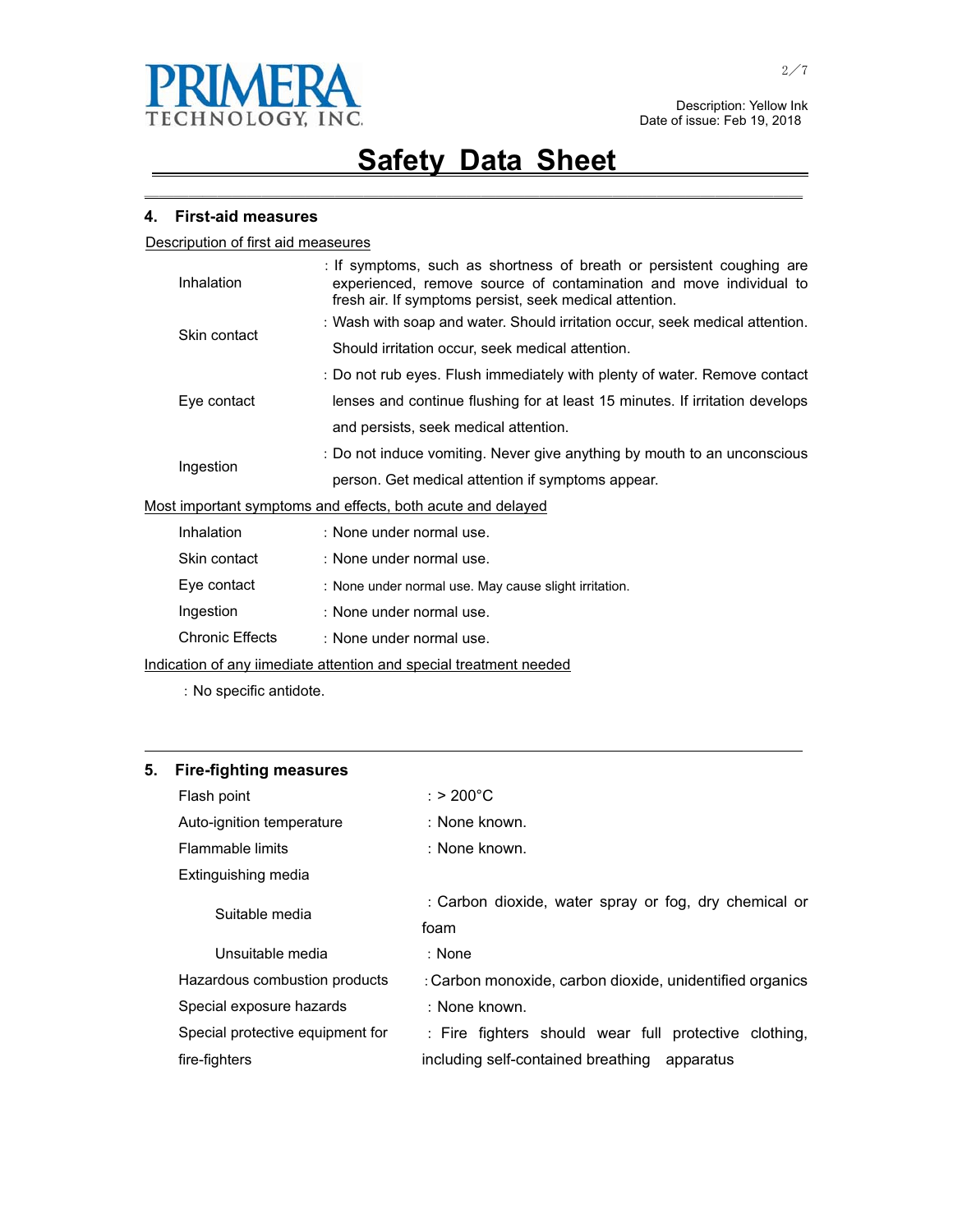

# **Safety Data Sheet**

<u> 1989 - Johann Stoff, amerikansk politiker (d. 1989)</u>

### **6. Accidental release measures**

| : Wear latex, vinyl, or nitrile gloves to prevent staining of skin. |  |  |
|---------------------------------------------------------------------|--|--|
| : Unless specifically permitted for disposal, keep waste out of     |  |  |
| sewers, watersheds, and waterways. Disposal is subject to           |  |  |
| national, state, regional, or provincial regulations                |  |  |
| : Small spill : Absorb small spills with cloth or paper towels or   |  |  |
| other suitable material. Product waste and emptied containers       |  |  |
| should be disposed of in accordance with local waste                |  |  |
| regulations. For large spills, dike spilled material or otherwise   |  |  |
| contain material to ensure runoff does not reach a waterway.        |  |  |
| Finish cleaning by spreading water on the contaminated              |  |  |
| surface and dispose of according to local and regional              |  |  |
| authority requirements.                                             |  |  |
|                                                                     |  |  |

| 7. Handling and storage |                                                         |
|-------------------------|---------------------------------------------------------|
| Handling                | : Keep from freezing.                                   |
| Storage                 | : Store in a cool, dry place. Store away from oxidizing |
|                         | material.                                               |

<u> 1989 - Johann Stoff, amerikansk politiker (d. 1989)</u>

<u> 1989 - Johann Stoff, amerikansk politiker (d. 1989)</u>

### **8. Exposure controls/personal protection**

| Engineering controls   | : Local exhaust ventilation as necessary to maintain exposures to |  |
|------------------------|-------------------------------------------------------------------|--|
|                        | within applicable limits.                                         |  |
| Respiratory protection | : Not required.                                                   |  |
| Gloves                 | : Latex, PVC, neoprene, or nitrile gloves are recommended to      |  |
|                        | prevent staining of skin.                                         |  |
| Skin protection        | : Not required.                                                   |  |
| Eyes                   | : Safety glasses with side shields.                               |  |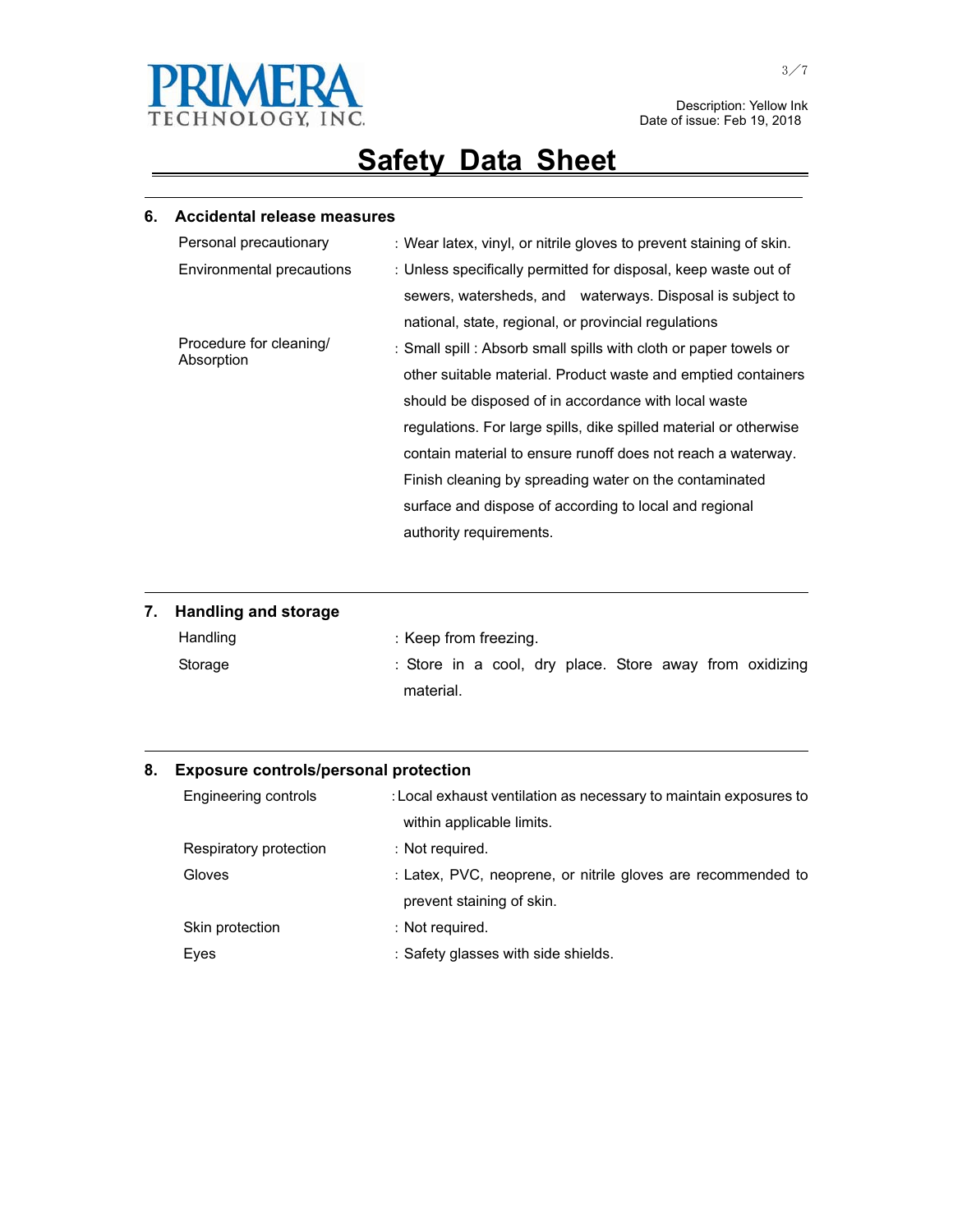

# **Safety Data Sheet**

<u> 1989 - Johann Stoff, amerikansk politiker (d. 1989)</u>

### **9. Physical and chemical properties**

| Physical state           | : Liquid.           |
|--------------------------|---------------------|
| Color                    | : Yellow            |
| Odor                     | : Faint odor.       |
| Odor threhold            | No data available   |
| рH                       | : No data available |
| <b>Melting Point</b>     | : No data available |
| Freezing point           | : No data available |
| Initial boiling point    | No data available   |
| Boiling range            | No data available   |
| Flash point              | : No data available |
| Evaporation rate         | No data available   |
| Flammability(solid/gas)  | : No data available |
| Upper/lower flammability | No data available   |
| <b>Explosive limits</b>  | No data available   |
| Vapor pressure           | : No data available |
| Vapor density            | : No data available |
| <b>Specific Gravity</b>  | : Approximately 1.0 |
| Solubility               | Miscible in water   |
| Partition coefficient    | : No data available |
| Auto ignition temp       | : No data available |
| Viscosity                | No data available   |
| Oxidizing properties     | : No data available |
|                          |                     |

### **10. Stability and reactivity**

| Reactivity                          | : None                                                    |
|-------------------------------------|-----------------------------------------------------------|
| Chemical stability                  | : Stable                                                  |
| Possibility of Hazardous            | : None                                                    |
| Reactions                           |                                                           |
| Conditions to avoid                 | : None known.                                             |
| Incompatible materials              | : None known                                              |
| Hazardous decomposition<br>products | : Carbon monoxide, carbon dioxide, unidentified organics. |
| Hazardous polymerization            | : Will not occur.                                         |
| Additional quidelines               | : None.                                                   |

<u> 1989 - Johann Stoff, amerikansk politiker (\* 1908)</u>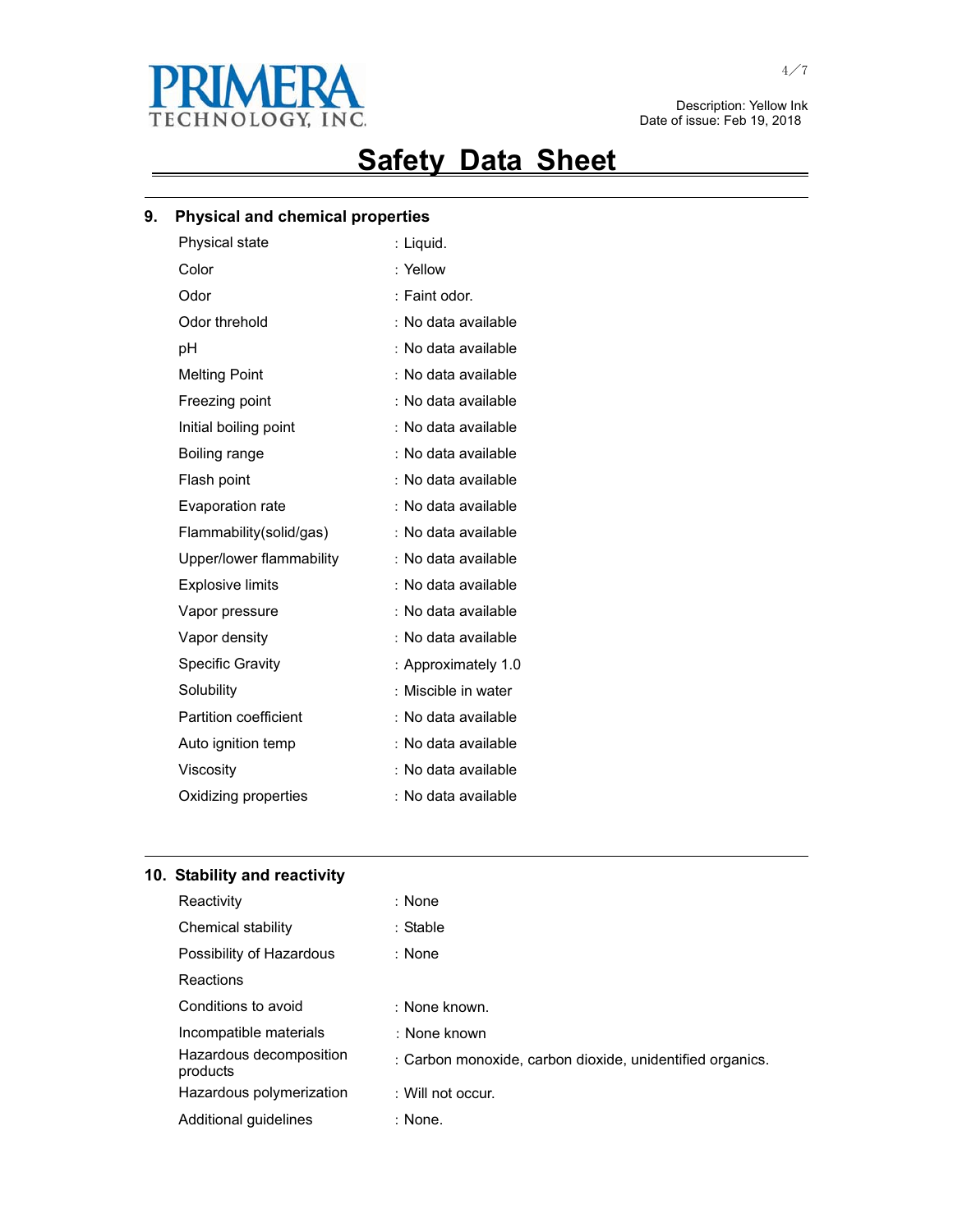

## **Safety Data Sheet**

<u> 1989 - Johann Stoff, amerikansk politiker (d. 1989)</u>

#### **11. Toxicological information**

Information on toxicological effects

| Acute toxicity                                      | : No data available  |
|-----------------------------------------------------|----------------------|
| Skin corrosion/irritation                           | : No data available. |
| Serious eye damage/eye irritation                   | : No data available  |
| Sensitization                                       | : No data available  |
| Germ cell mutagenicity                              | : No data available  |
| Carcinogenicity                                     | : No data available  |
| Reproductive toxicity                               | : No data available  |
| Specific target organ toxicity -<br>single exposure | : No data available  |
| Specific target organ toxicity -                    | : No data available  |
| repeated exposure                                   |                      |
| Aspiration hazard                                   | : No data available  |
| Other information                                   | : No data available  |
|                                                     |                      |

| 12. Ecological information    |                                                               |
|-------------------------------|---------------------------------------------------------------|
| Ecotoxicity                   | : No data available                                           |
| Persistence and degradability | : No data available                                           |
| Bio accumulative potential    | : No data available                                           |
| Mobility in soil              | : No data available                                           |
| PBT and vPvB assessment       | : No data available                                           |
| Other information             | : Decomposition products may include the following materials: |
|                               | carbon oxides $(CO, CO2)$ . Some metallic oxides.             |

<u> 1989 - Johann Stoff, amerikansk politiker (d. 1989)</u>

and the control of the control of the control of the control of the control of the control of the control of the

#### **13. Disposal considerations**

Waste disposal **This product is not a listed hazardous waste in accordance with** Federal Regulation 40 CFR Part 261. If discarded in its purchased form, this product would not be a hazardous waste either by listing or by characteristic. However, under RCRA, it is the responsibility of the product user to determine at the time of disposal whether a material has been contaminated and should be classified as a hazardous waste. Disposal is subject to local, state and federal regulations.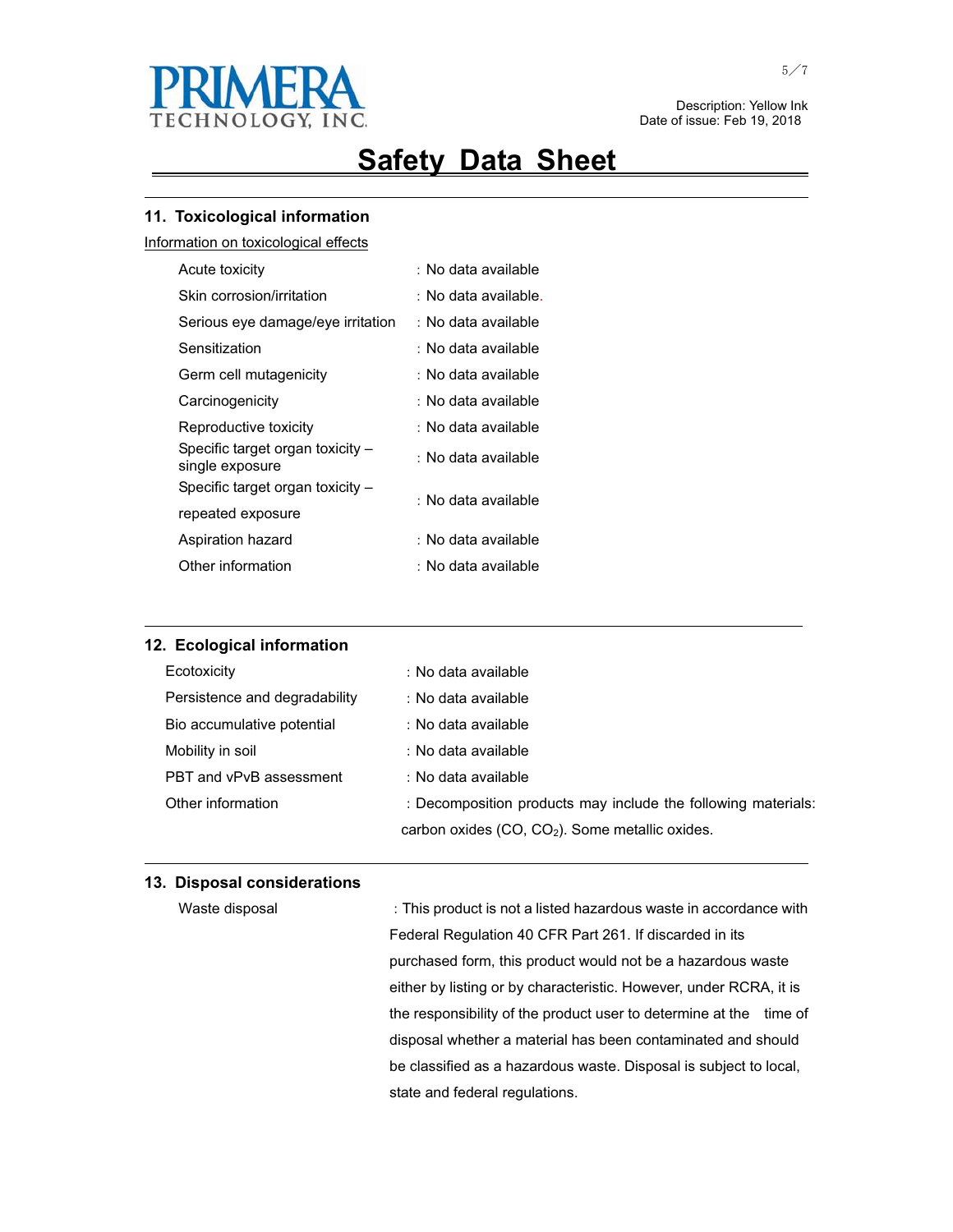

### **14. Transport information**

- UN number  $\qquad \qquad :$  Not applicable
	-
- 
- Proper shipping name  $\cdot$  Not applicable
- Transport hazard class : Not applicable
- Packing group  $\qquad \qquad :$  Not applicable
- Environmental hazards : Not applicable
- Special precautions  $\qquad \qquad :$  Not applicable
	- : Not applicable

MARPOL 73/78 and IBC code

Bulk transport Annex II of

<u> 1989 - Johann Stoff, amerikansk politiker (d. 1989)</u>

### **15. Regulatory information**

| TSCA (USA)                      | : All ingredients are listed on the Toxic Substances Control            |
|---------------------------------|-------------------------------------------------------------------------|
|                                 | Act (TSCA) inventory, have been registered, or are exempt.              |
| SARA / EPCRA (USA)              | : None of the ingredients in this product has a final                   |
|                                 | reportable quantity (RQ) under Emergency Planning                       |
|                                 | and Community Right-to Know Act (EPCRA)- Section                        |
|                                 | 302: Extremely Hazardous Substances (EHS) or<br>notification            |
|                                 | requirements for EHS under Section 304.                                 |
| California Proposition 65       | : This product contains no known materials at levels which              |
|                                 | the State of California has found to cause cancer, birth                |
|                                 | defects or other reproductive harm - California Proposition 65.         |
| International regulations lists |                                                                         |
| PICCS (Philippines)             | : All ingredients are listed on the Philippines Inventory<br>(PICCS) or |
|                                 | are exempt.                                                             |